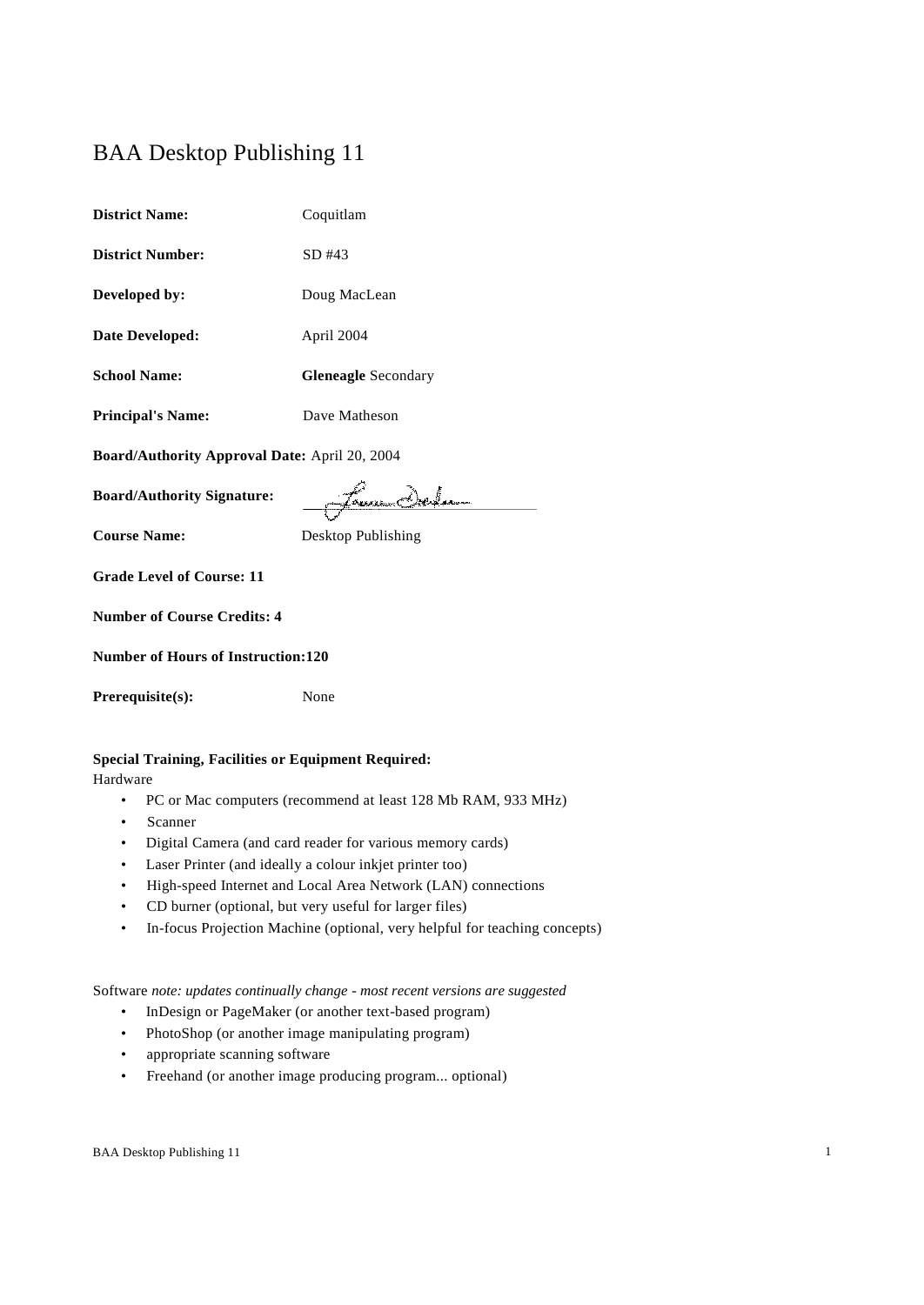#### $M$ iscellaneous  $\qquad$

Strongly suggest the department/school purchases two types of books - ones specific to the selected software and ones giving general accepted principles of desktop publishing theory and practises.

#### **Course Synopsis:**

This course has been developed to support and encourage students to explore the practicality, creativeness and opportunities in the field of Desktop Publishing. Students learn to use state of the art computer software (InDesign, PhotoShop, Freehand) and hardware (digital cameras, scanners, CDs) as they follow the steps in creating many of the print media that professional companies use in the production of their day-to-day media. As a culmination of their work, students reflect on their work and are encouraged to take on a larger school (desktop publishing) project, such as the school parent newsletter or the drama production. This introductory course will take students through the whole production process - from thumbnail sketches to initial computer input to data manipulation to self-reflection/evaluation to modification to final output the students will see and do the whole spectrum of desktop publishing. .

#### **Rationale:**

This course will give students a basic capability in the area of business publishing. The development of inexpensive microcomputer technology in the 1970s started a wave of technological change that has continued to grow and specialize into the new millennium, both in hardware and software. Businesses no longer have to deal with commercial graphics and printing industries for producing their print media. A small- to medium-sized business expects many of its employees to possess the skills necessary to do create and manipulate many of the in-house desktop publishing needs of the firm/department.

Inexpensive computer systems, equipped with graphics software and high quality input/output devices, such as laser printers and digital cameras, allow these businesses to handle most of their pre-press needs in-house. This desktop publishing phenomenon has revolutionized the way published materials are being produced. Students must be equipped with the tools to survive in such an environment.

### **Units and Exercises**

Desktop Publishing 11 will be based on a progressive development process; students learn basic skills in lessons with focused instruction (step-by-step teacher instruction), and then work on a class work exercise to further refine their skills (student works primarily on their own with some teacher instruction). Students are then given assignments with (very) limited teacher involvement, followed by a test to assess the developed skills.

During the term students may be asked to work in teams on a group project(s). These groups may be within our own class or with other subject areas (English, Music...).

Two or three lessons are taught, and then one or two class works are given. The remainder of the lessons are taught, and then the remaining class works are completed. Upon completion of the lessons and class works, then an original assignment is given out. Once that unit has been completed, a unit test is done.

See order of lessons, class work, assignments and tests in table below.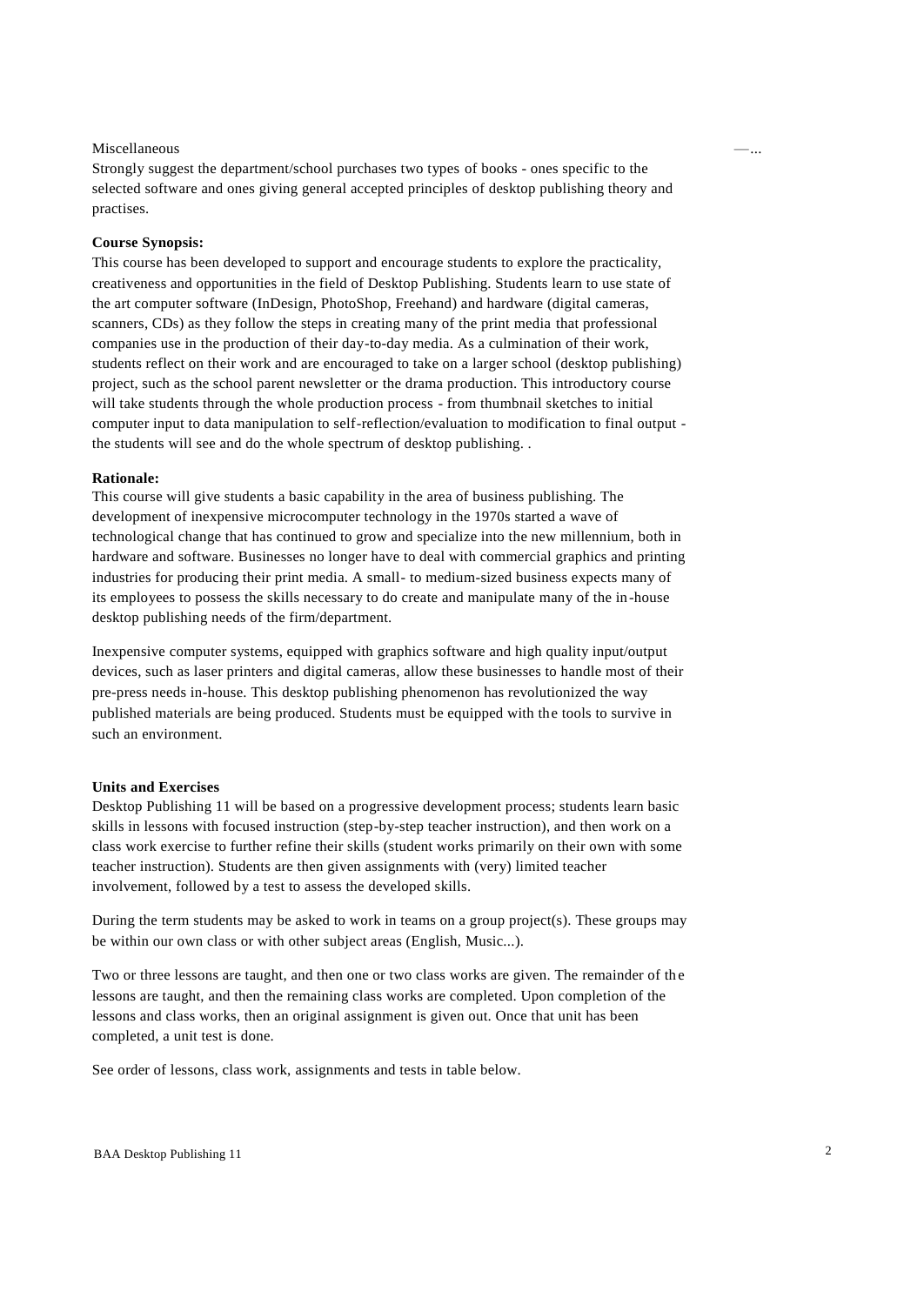## **Unit Descriptions:**

# Unit 1: Operating System Students will become familiar with the computer system's hardware, school's intranet and LAN, operating system (Windows 2000), and computer lab expectations. They will practice using the equipment and doing basic operations like copying files, analyzing file types, logging on/off, retrieving files and dropping off files into appropriate folders.

#### **Unit 2: TnDesign - Introduction \_\_\_\_\_\_\_\_\_\_\_\_\_\_\_\_\_\_\_\_\_\_\_\_\_\_\_\_\_\_\_\_\_\_\_\_\_\_\_\_ Time: 20 hours**

Students will "get down to business" by working individually, and in teams, work through a series of lessons and class work that will help them complete simple InDesign skills using the basic (introductory) commands of the program. As confidence is increased, simple business documents will be brainstormed, proposed and completed. Throughout the process of creating new media, students will return to their previous lessons for guidance.

# **Unit 3: InDesign - Advanced \_\_\_\_\_\_\_\_\_\_\_\_\_\_\_\_\_\_\_\_\_\_\_\_\_\_\_\_\_\_\_\_\_\_\_\_\_\_\_\_\_\_\_ Time: 25 hours**

Students will continue to develop and hone their repertoire of InDesign skills and strategies.

#### **Unit 4: PhotoShop\_\_\_\_\_\_\_\_\_\_\_\_ \_\_\_\_\_\_\_\_\_\_\_\_\_\_\_\_\_\_\_\_\_\_\_\_\_\_\_\_\_\_\_\_\_\_\_\_\_\_\_ Time: 20 hours**

Students will be introduced to the concepts and skills of another software program, PhotoShop, which will enable them to manipulate graphic images like those from the Internet, digital cameras, CDs or scanners.

### **Unit 5: Integrated 1 - InDesign & PhotoShop \_\_\_\_\_\_\_\_\_\_\_\_\_\_\_\_\_\_\_\_\_\_\_\_\_\_\_\_\_ Time: 10 hours**

Students will integrate their skills in the two learned software packages to produce an even more professional business document.

#### **Unit 6: Freehand\_\_\_\_\_\_\_\_\_\_\_\_\_\_\_\_\_\_\_\_\_\_\_\_\_\_\_\_\_\_\_\_\_\_\_\_\_\_\_\_\_\_\_\_\_\_\_\_\_\_\_\_\_ Time: 15 hours**

Students will be introduced to the concepts and skills of another software program, Freehand, which will enable them to draw designs and images like basic logos.

## **Unit 7: Integrated 2 - InDesign, PhotoShop & Freehand \_\_\_\_\_\_\_\_\_\_\_\_\_\_\_\_\_\_\_\_ Time: 15 hours**

Students will integrate their skills in the three learned software packages to produce an even more professional business document.

# **Unit 8: Final Project \_\_\_\_\_\_\_\_\_\_\_\_\_\_\_\_\_\_\_\_\_\_\_\_\_\_\_\_\_\_\_\_\_\_\_\_\_\_\_\_\_\_\_\_\_\_\_\_\_\_ Time: 10 hours**

Students will be responsible for brainstorming, planning/proposing and completing a large scale project that will demonstrate their overall knowledge and skill of all three softwares. Projects that outside of the normal business environment are encourage, as this will show transferability of the skill set to other disciplines, like Drama (script writing, poster, program and press release) or Counselling (Commencement Ceremony poster, program, agenda and job itinerary). Students will collaborate with teachers and/or administrators in order to complete the projects, and further develop their critiquing and evaluation skills when producing original work for people other than the instructor.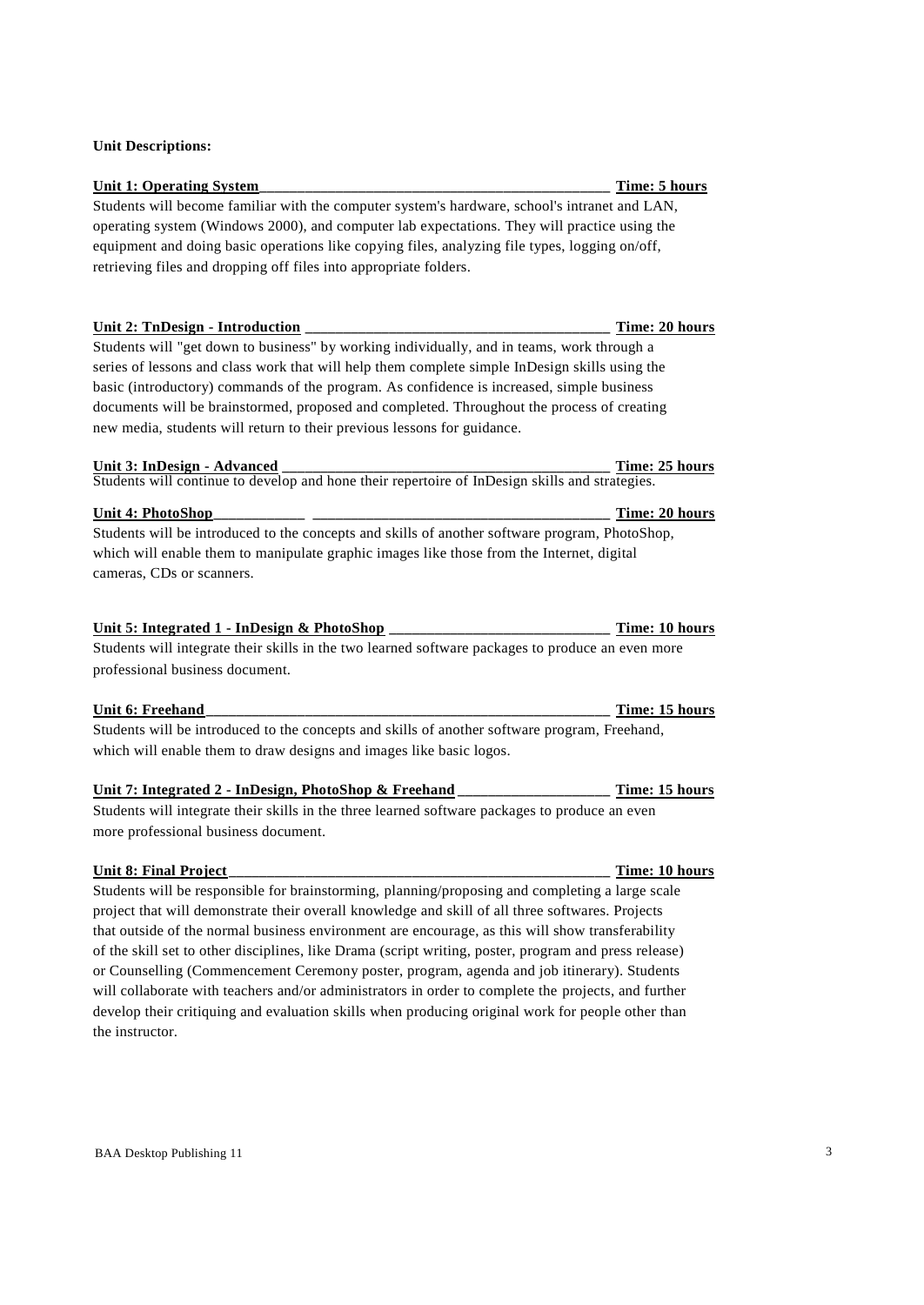The following is the list of skills and their exercise components:

| $I'M$ 1                                      | <b>Lessons</b><br>30 hours |                          | <b>Class work</b><br>45 hours                                    |                            | <b>Assignments</b><br>40 hours |                                                                                           | <b>Tests</b><br>10 hours |                              |
|----------------------------------------------|----------------------------|--------------------------|------------------------------------------------------------------|----------------------------|--------------------------------|-------------------------------------------------------------------------------------------|--------------------------|------------------------------|
|                                              |                            |                          |                                                                  |                            |                                |                                                                                           |                          |                              |
| <b>Operating System</b>                      |                            |                          | Complete the "Windows 2000" Operating Systems practical exercise |                            |                                |                                                                                           | T 1                      | Operating<br>Systems<br>Test |
|                                              | L 1                        | Basics Lines & Shapes    | C <sub>1</sub>                                                   | Lines, Shapes & Forms      | A <sub>1</sub>                 | <b>Yellow Pages</b><br>Ad                                                                 | T <sub>2</sub>           | InDesign:<br><b>Basics</b>   |
|                                              | L 2                        | Shapes & Forms           | C <sub>2</sub>                                                   | Text & Shapes              |                                |                                                                                           |                          |                              |
| <b>InDesign:</b><br><b>Introduction</b>      | L 3                        | Text Boxes & Stylcs      | C <sub>3</sub>                                                   | Text& Styles               |                                |                                                                                           |                          |                              |
|                                              | L <sub>4</sub>             | <b>Text Controls</b>     |                                                                  |                            |                                |                                                                                           |                          |                              |
|                                              | L 5                        | <b>Leader Tabs</b>       |                                                                  |                            |                                |                                                                                           |                          |                              |
|                                              | L 6                        | Images & Quality         | C <sub>4</sub>                                                   | Images & Wrapping          | A2                             | Table of<br>Contents                                                                      | T <sub>3</sub>           | InDesign:<br>Text&           |
| <b>InDesign:</b>                             | L 7                        | <b>Text Wrapping</b>     | C <sub>5</sub>                                                   | Text & Images              |                                |                                                                                           | T <sub>4</sub>           | Wrapping<br>InDesign: Final  |
| Advanced                                     | $L_{\rm}$ $8$              | Print Screens & Cropping | C <sub>6</sub>                                                   | <b>Text Frames</b>         |                                |                                                                                           |                          |                              |
|                                              | L9                         | Working with Columns     | C <sub>7</sub>                                                   | Masking & Master Pages     |                                |                                                                                           |                          |                              |
|                                              | L<br>10                    | Layers & Opacity         | C8                                                               | Create Your Own            | A <sub>3</sub>                 | Personal<br>Collage                                                                       | T <sub>5</sub>           | PhotoSlio p:<br>Final        |
| PhotoShop                                    | L <sub>11</sub>            | Layers & Transformations | C <sub>9</sub>                                                   | Transformations            |                                |                                                                                           |                          |                              |
|                                              | L<br>12                    | Stamp & Smudge           | C <sub>10</sub>                                                  | Colourize B/W Image        |                                |                                                                                           |                          |                              |
|                                              | L 13                       | Masking & Filters        |                                                                  |                            |                                |                                                                                           |                          |                              |
| <b>Integrated 1</b>                          |                            |                          | C 11                                                             | Masking & Exporting        | A4                             | Calendar                                                                                  |                          |                              |
|                                              |                            |                          |                                                                  |                            | AS                             | Dust-Jacket<br>&Book                                                                      |                          |                              |
|                                              | L 14                       | <b>Basic Elements</b>    | C <sub>12</sub>                                                  | <b>Understanding Tools</b> | A6                             | Personal<br>Ligatures                                                                     | T 6                      | Practical: Final             |
| Freehand                                     | L<br>15                    | Layers & Tracing         | C <sub>13</sub>                                                  | Layers $8c$ Tracing        | A7                             | Starbucks<br>Table-top<br>Advertiseme nt                                                  |                          |                              |
|                                              | L 16                       | Drawing Tools.           | C <sub>14</sub>                                                  | Paths & Operations         |                                |                                                                                           |                          |                              |
|                                              | L 17                       | Paths & Operations       | C <sub>15</sub>                                                  | Logo Copying               |                                |                                                                                           |                          |                              |
| <b>Integrated 2</b>                          |                            |                          |                                                                  |                            | A 8                            | Creative<br>Writing<br>Anthology (see<br>Eng. Dept) or<br>Recipe Book<br>(staff cookbook) |                          |                              |
| Ideally in conjunction<br>with another dept. |                            |                          |                                                                  |                            | A9                             | CD or VHS<br>Design (see<br>Music and/or<br>Mult-media<br>Depts)                          |                          |                              |
|                                              |                            |                          |                                                                  |                            | A 10                           | Product<br>Launch<br>see<br>Marketing<br>class)                                           |                          |                              |

BAA Desktop Publishing 11 4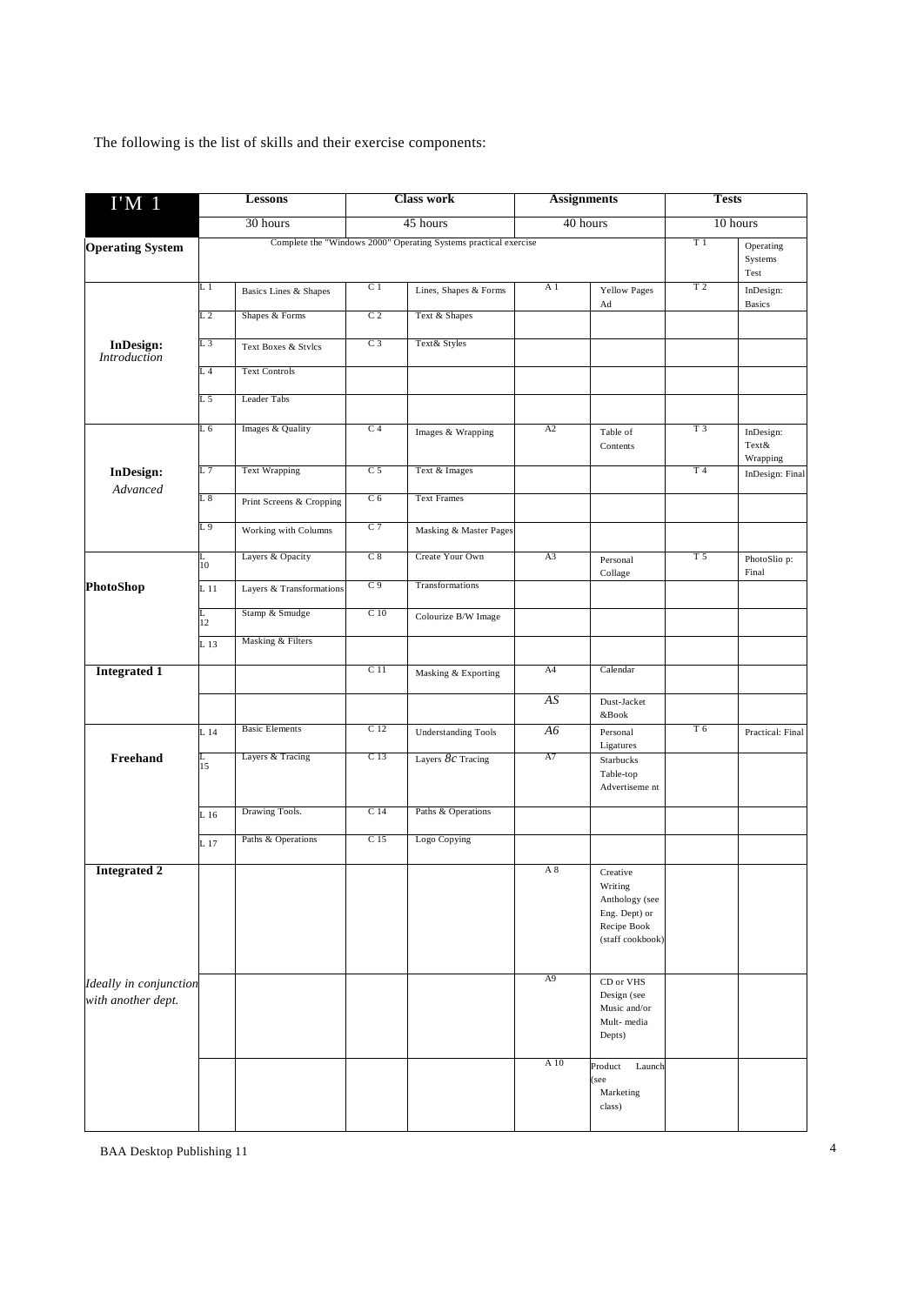### **Curriculum Organizers and Learning Outcomes:**

*The student will*

- develop understanding of the basic tasks of any business and the publishing needs that result from these tasks
- develop understanding of the traditional production methods for published material and how electronic tools have been designed to perform those same tasks/functions
- develop a working knowledge of elements of graphic design and layout
- develop an understanding of basic typography
- develop a working knowledge of the various hardware components of an electronic desktop publishing computer system
- develop working skills in electronic text generation techniques
- develop working skills in electronic image generation and manipulation techniques
- develop a working knowledge of accessing and transferring business information from business programs to the appropriate desktop publishing tools
- develop an understanding of the basics of data communications for transmitting work to electronic graphics service (printing) bureaus
- apply skills developed in accessing electronically generated business information, graphics design, the use of computer hardware/software, electronic image generation/manipulation, electronic text generation, and electronic page layout in original production projects
- self-critique original production projects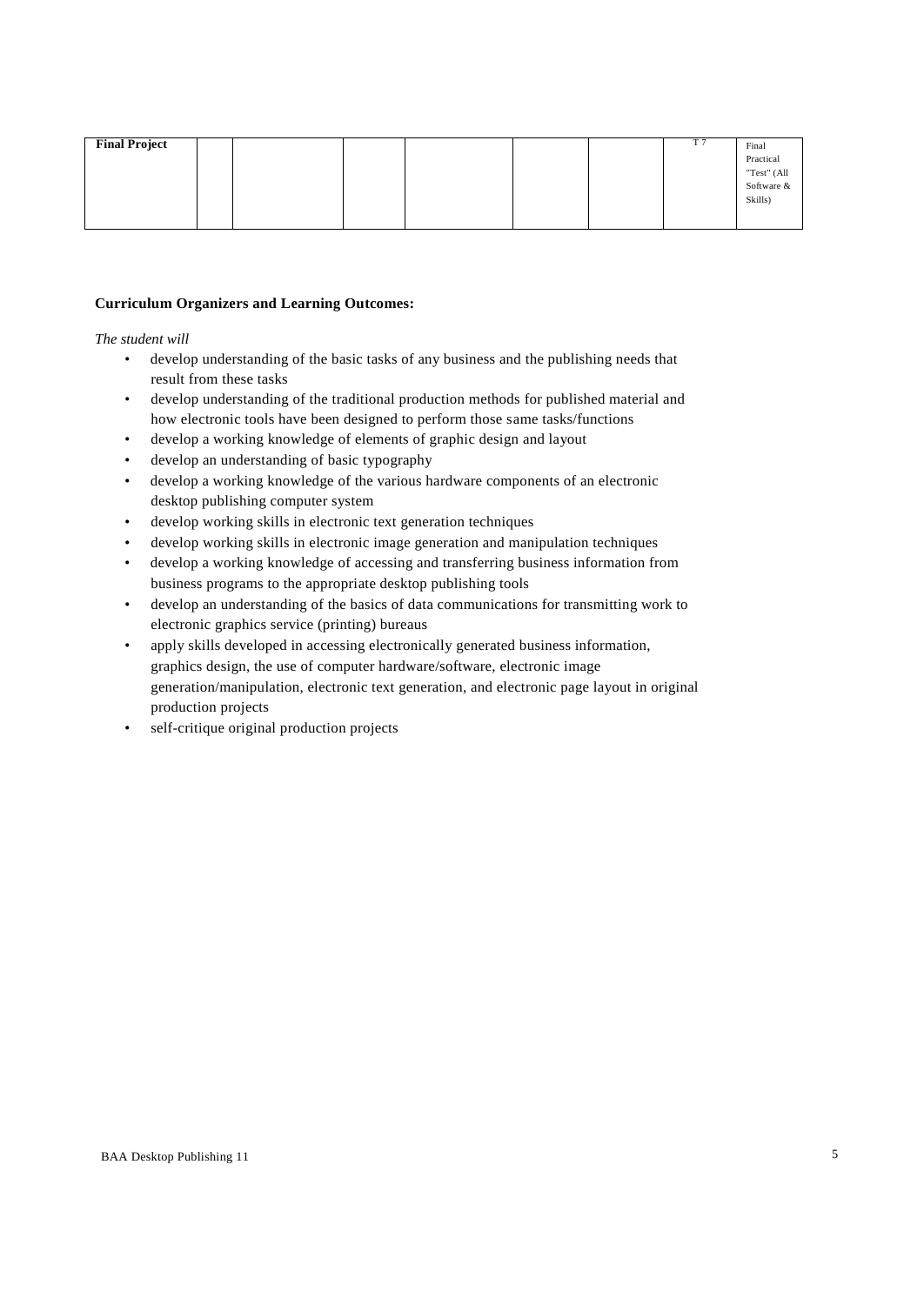#### **Instructional Component:**

This course differs from many traditional classroom-based courses, as it will be project oriented. The hands-on approach will result in the production of a number of business-simulated publications, as well as the possibility of publishing actual school communication projects (potential examples: newspaper, small school brochures, parent newsletter, music CD covers).

Methods of instructing will include: direct instruction, indirect instruction, interactive instruction, independent instruction, modelling, practical creativity, brainstorming, group work, analysis of commercial desktop publishing, and analysis of own/classmates' desktop publishing.

Instruction is broken into 4 components: lessons, class work, assignments and tests.

"Lessons" will be in taught in a very step-by-step manner. The lessons are meant to provide a very strong and solid foundation for developing new ideas and techniques.

"Class work" is a time for students to try the ideas and techniques learned in the lessons on their own. Teacher guidance is provided, but students are encouraged to work on applying the previously learned skills on their own initiative.

"Assignments" are projects that demand the student to apply skills learned in lessons and class work on an original piece of work. The teacher plays a minor (technical) role in assisting and directing the student through the project. Students do confer with the teacher for developing ideas and strategies, but the onus is on the student to work independently, becoming more selfreliant in the production process.

"Tests" are used for ensuring that the student has met the intended learning outcomes. Most tests are hands-on (practical) exams that are completed with the aid of the computer system.